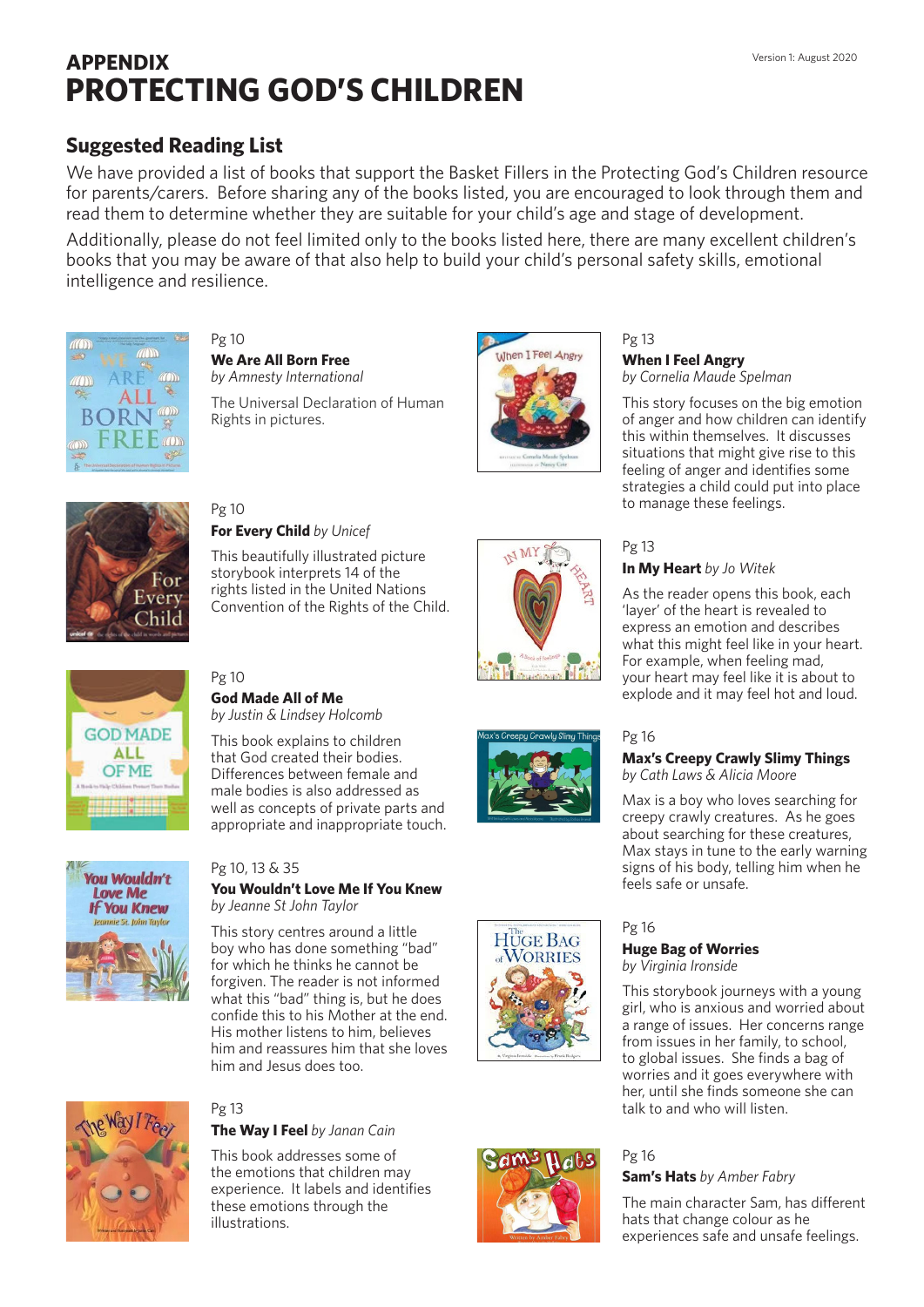

Don't Let the Pigeon Drive the Bus!

woods and plebates by not willer

#### Pg 20 & 21 **Jasmine's Butterflies** *by Justine O'Malley*

Jasmine gets lost at the zoo and feels unsafe. Even though she has butterflies in her tummy, she keeps on asking until she finds someone who will listen and help her.

**Don't Let the Pigeon Drive the Bus**

When the bus driver leaves the bus, he asks the reader not to allow the pigeon to drive the bus. In this book, children get to play the role that their parents play in being responsible for ensuring the pigeon does not do





# Those are **MY PRIVATE PARTS**





# Pg 26

## **Only For Me** *by Michelle Derrig*

A rhyming storybook that teaches children about personal boundaries and consent in child appropriate language. This book emphasizes to a child different parts of their body, and that they can protect their body with personal boundaries and consent. It gently addresses the issues of appropriate and inappropriate touch.

#### Pg 26

**My Body is Special**  *by LaKeesha Walrond* 

This book addresses problem solving skills for children in relation to inappropriate touch. It explores inappropriate touches and what a child may say, do, where to go and who to tell if they ever felt unsafe around another person.

### Pg 26

#### **Those Are My Private Parts**  *by Diane Hansen*

This short 12- page storybook discusses with children concepts of the right to say "no"; identifying who they feel comfortable approaching as a safety network member as well as discussing with children appropriate and inappropriate touch.

## Pg 26 & 37

#### **Everyone's Got a Bottom**  *by Tess Rowley*

This story follows a family as they go about their daily life. It subtly addresses private parts, consent and boundaries. This story appropriately addresses body safety for families.

#### Pg 26

# **My Underpants Rule**

*by Kate and Rod Power*

This book approaches the concept of personal boundaries, body safety and consent in a fun, rhyming story that engages young children. With a catch phrase of "What's under my pants belongs only to me" the repetitive rhyming nature of this book works successfully with younger children.



# Pg 20

anything silly!

Pg 20

*by Mo Willems*

**God gave Elizabeth Grace the Right to Feel Safe**  *by Andrea Musulin*

Elizabeth Grace has a secret, but it is not a very nice secret! The secret worries her and she just doesn't know what to do. One day in class, her teacher in a lesson said that "God gives all children the Right to Feel and Be Safe at all times and if you are not feeling safe you should talk to someone about it". So after some thought, Elizabeth Grace did exactly that, she talked about it to adults that she trusted. After talking about the secret Elizabeth Grace realised that she didn't have to keep the secret after all.



## Pg 21

**Brave Knight** *by Cath Laws & Alicia Moore*

This storybook explores the concepts of safety networks and provides children with some strategies that they can use if they find themselves in an unsafe place.



# Pg 21

**Wibbly's Network Friends**  *by Jayne Heskett*

With a cast of Australian animals leading this story, this story addresses safety networks and emotions. In this story, Wibbly the Wombat is feeling sad. He is experiencing unsafe feelings and is looking for one of his friends who will listen to him about his worries. He searches for his friends until he finds one of them who will listen to him.